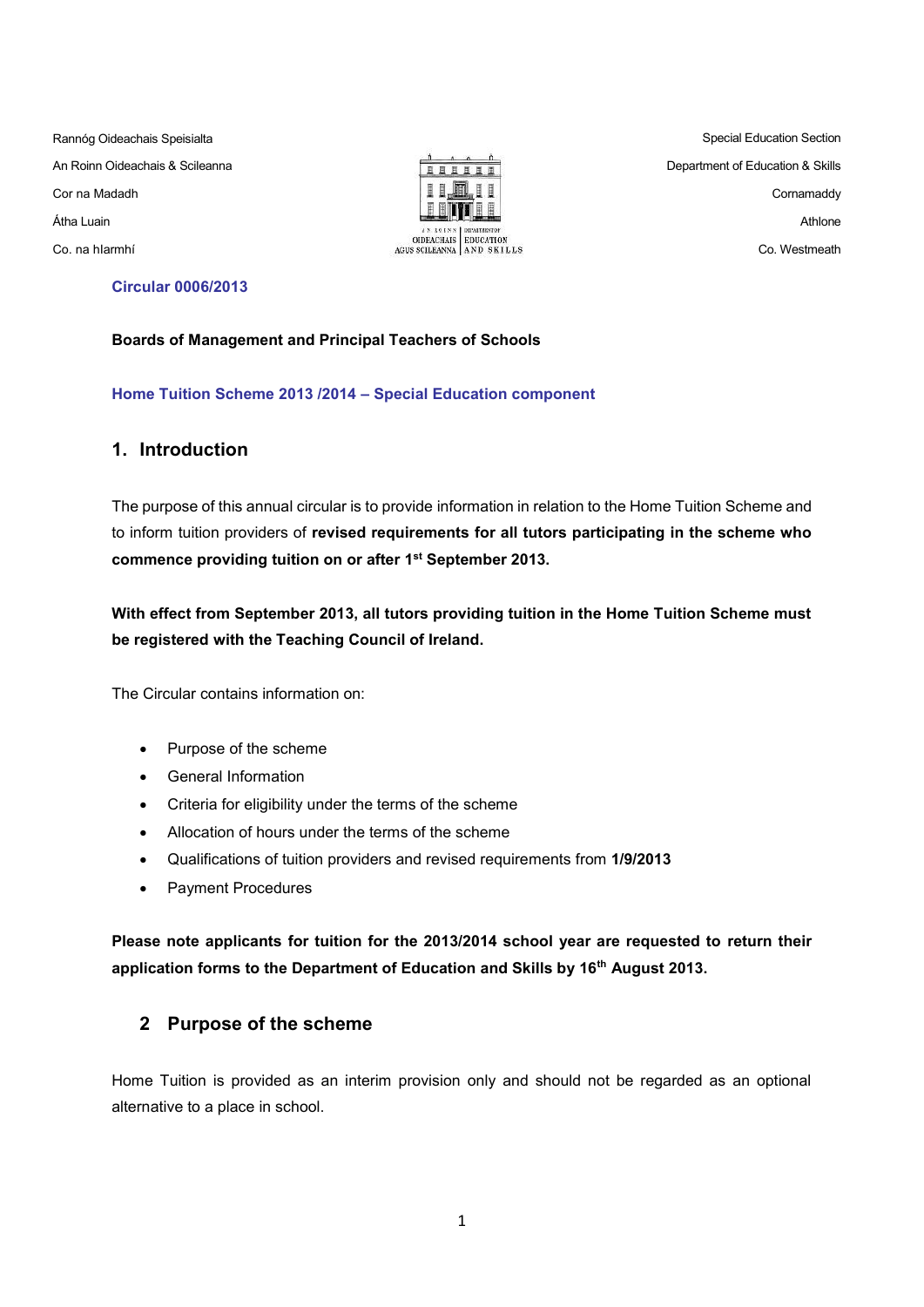The preferred approach is that children are educated in school settings where children may have access to individualised education programmes, fully-qualified professional teachers, special needs assistants, the appropriate school curriculum with the option, where possible and appropriate, of full or partial integration and interaction with other pupils.

The purpose of the Home Tuition Scheme is to provide a compensatory educational service for children who, for a number of reasons such as chronic illness, are unable to attend school. The scheme was extended in recent years to facilitate tuition for children awaiting a suitable educational placement and also to provide early educational intervention for pre-school children with autism.

Home tuition under this scheme is intended to provide a compensatory educational service to children in the following 3 categories:

# **Category (a) Children with a significant medical condition which has or is likely to cause major disruption to their attendance at school on a continuing basis.**

Children in this category may be eligible for home tuition in circumstances where:

- (i) they cannot attend school at all.
- (ii) they are absent for a significant proportion of the school year and where the degree of absence is such that without supplementary instruction the pupil is unlikely to be able to perform academically at the level appropriate to his/her level of ability.

## **Category (b) Children with Special Educational Needs awaiting an educational placement,**

Children in this category may avail of Home Tuition, as an interim measure, until a school placement has been identified.

This category includes children with an Autism Spectrum Disorder (ASD), aged from 3 years upwards who cannot access a place in an ASD setting which can include an early intervention class.

Home tuition funding is only provided to children aged between 3 years and 4 years of age with a diagnosis of ASD where a placement in an early intervention setting is not available.

Home tuition funding is not provided to children with ASD aged 4 years old unless a school placement is not available. A school placement can be a place in a special school which enrols children with ASD; a place in a special class for children with ASD attached to a mainstream school; a place in an early intervention class for children with ASD or a place in a mainstream class in a mainstream school - with additional resources allocated by the NCSE in line with DES policy.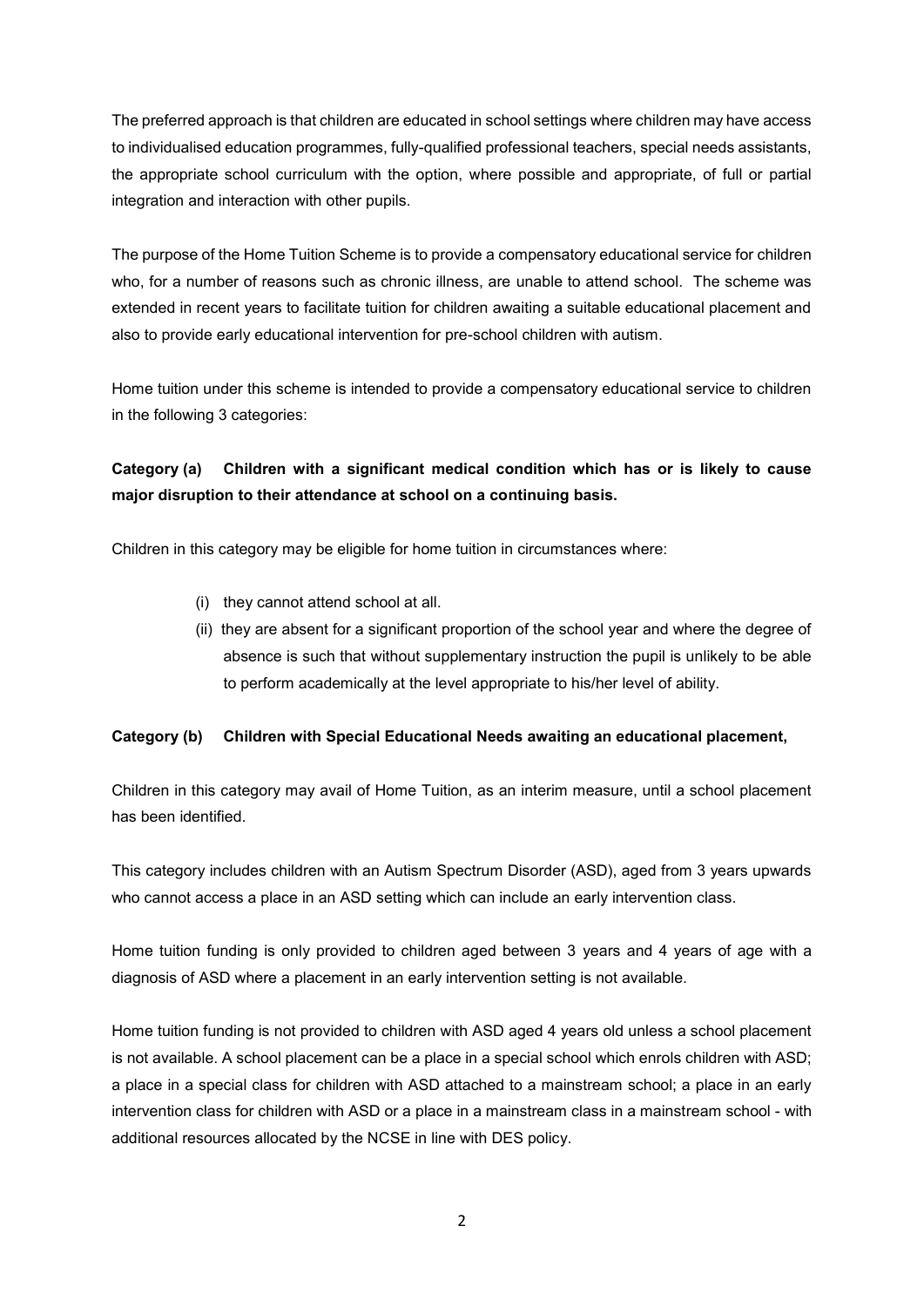Once a child has been diagnosed with an Autism Spectrum Disorder, parents/guardians should make immediate contact with their local SENO to establish whether there is/will be a school place in their locality and, if not, to supply the SENO with their child's details to ensure that planning for their child's future education can commence at the earliest opportunity. Your local SENO contact details are available on [www.ncse.ie.](http://www.ncse.ie/)

Seeking a school placement and the subsequent enrolment of a child in school is the responsibility of parents/guardians. Home Tuition will not be available where a school placement has been identified. Failure to enrol a child in school will not give rise to eligibility under this scheme. Parents experiencing difficulties in this regard should contact the SENO.

If a school refuses to enrol a child, aged over 4, it is open to a parent to appeal the refusal to enrol their child through section 29 of the Education Act. Home Tuition will not be available in the event that the refusal to enrol has not been appealed.

Please note that where a child has not availed of a placement available to them, they will not be eligible for any provision under the Home Tuition scheme at any point during the academic year nor will they be eligible under the terms of the July Programme.

### **Role of the NCSE:**

In the context of the Home Tuition scheme, the role of the NCSE is to confirm that no place is available for a child in a school setting. The SENO can advise parents, should a special class or special school place be required. If a non-mainstream place is not specified in the professional report, the SENO cannot recommend Home Tuition if a mainstream place is available.

#### **When Placements Become Available During the 2013/14 School Year:**

Places in special classes and/or in special schools can become available during the school year – sometimes very early in the school year. In the event that a child over 3 years of age is being funded through the home tuition scheme, and a placement becomes available, the SENO will advise all the parents in the general school placement area as well as the DES that such places are now available. If a placement becomes available during the year, parents in receipt of home tuition funding will be requested to provide evidence to the DES of their application to secure the available placement. Home tuition funding will be discontinued for any parent who does not apply for such places. In order for home tuition funding to continue, parents must be able to demonstrate to the DES that such applications have been made within 3 weeks of being notified by the SENO and that the application to the school for enrolment has not been successful.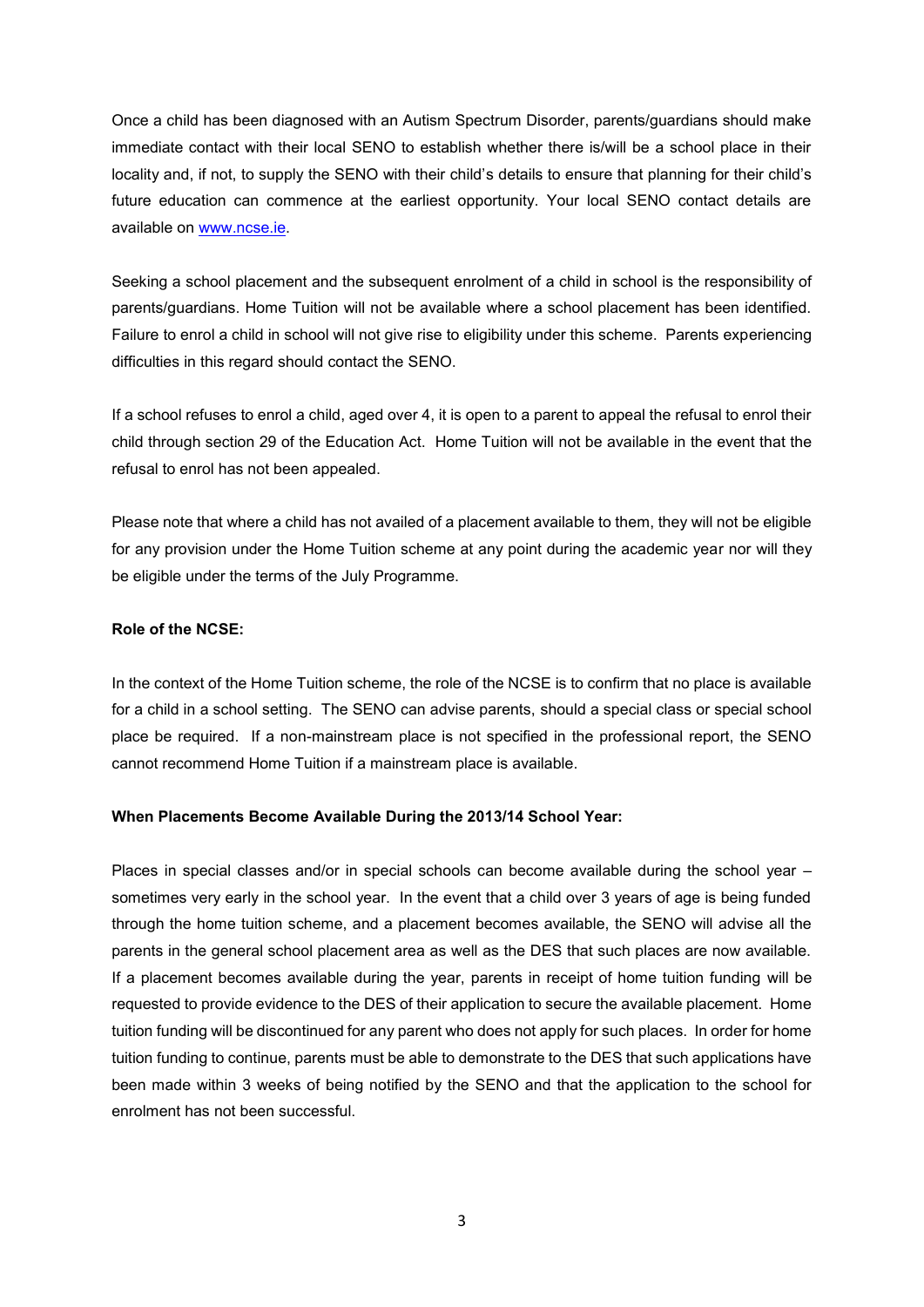# **Category (c) Children aged between 2 ½ year and 3 years of age (who have been assessed as having Autistic Spectrum Disorder based on the DSM IV or ICD 10 criteria).**

Home Tuition funding is provided for children with an ASD aged between 2½ years of age and 3 years of age as they cannot enrol in a school.

## **3 General Information**

Parents will be required to complete an application form and are requested to pay particular attention to the documentation/information that is required. All relevant parts of this form must be completed in full. Failure to complete the form in full may result in delays. It should be noted that sanction is only available on completion of the full application process which culminates in the issue of an approval letter confirming the date of commencement of the tuition.

Home Tuition is for educational teaching intervention only. The provision of therapeutic services such as Speech and Language Therapy, Occupational Therapy, psychological services, etc. are a matter for the HSE. Home Tuition funding may not under any circumstances be used for such services. In this regard, the Department reserves the right to evaluate the education provision being delivered as part of the funding provided and all hours are approved subject to this condition.

Please note that applications for Home Tuition are accepted in the knowledge that information supplied including PPSN will be shared between the HSE, NCSE, Office for Minister Children & Youth Affairs and the Department of Education and Skills to ensure that duplicate funding does not occur.

Unused hours from any given week cannot transfer to a subsequent week. Parents are especially required to note this limitation on the weekly tuition available and tutors are required not to exceed this limitation with any one pupil.

This circular, together with all relevant information, will be available to download from the Department's website - www.education.ie.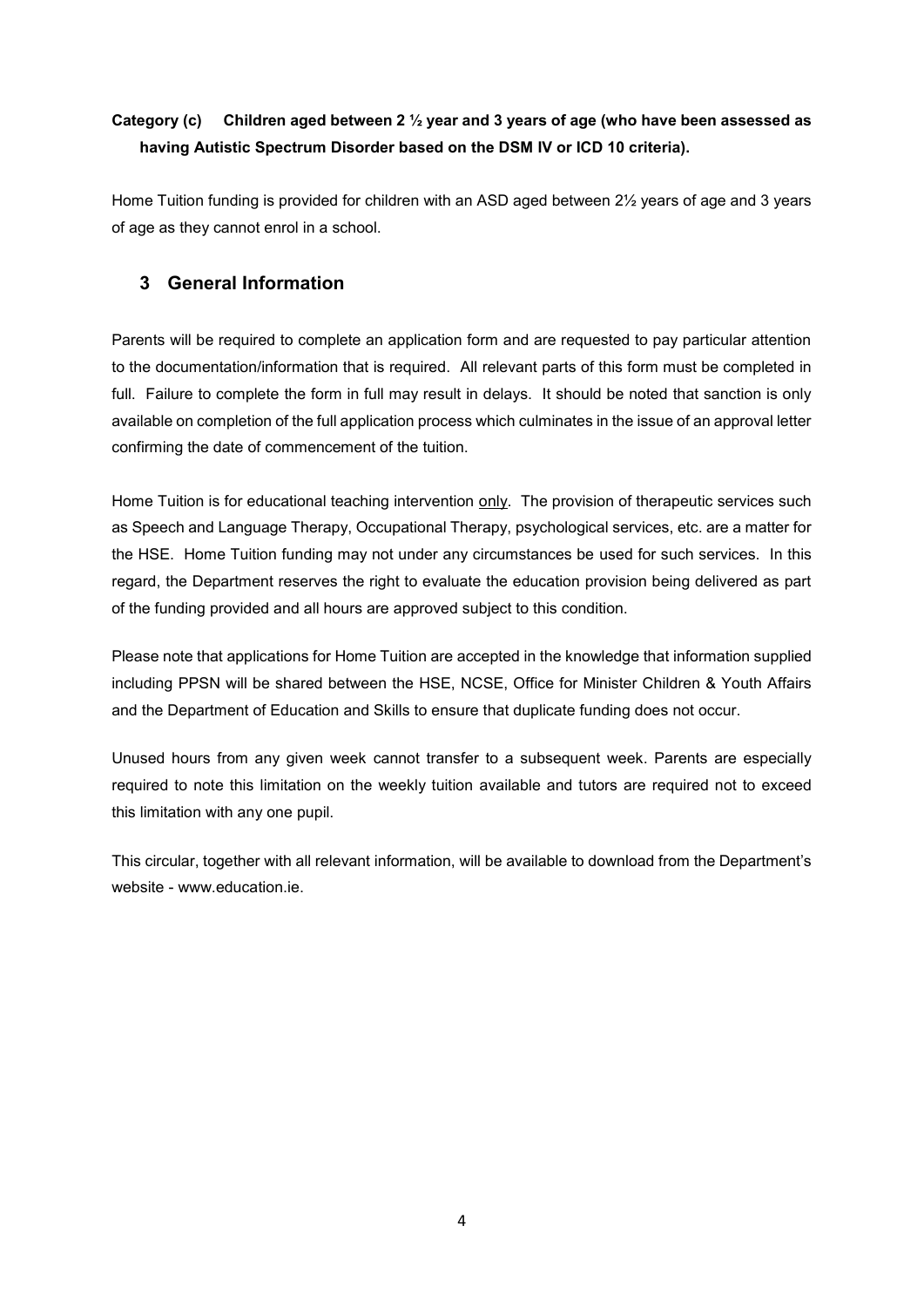## **4 Criteria for eligibility under the terms of the scheme**

# **(a) Children with a significant medical condition which is likely to cause major disruption to their attendance at school on a continuing basis are eligible for tuition under the scheme:**

Eligibility in this regard is assessed in the main by reference to a completed medical report. Whilst this may suffice in the majority of cases, there may be cases whereby it will be necessary for the applicant to supply a separate medical /relevant professional report in order to allow the Department to fully consider the application by reference to the prescribed criteria. In addition, and in all cases, attendance records supplied and verified by the school in which the pupil is enrolled is required. The School should confirm that all of the absences confirmed were as a result of the medical condition cited on the application form.

- Consequently, Section 2(A)(2) of the application form must be fully completed in respect of applications arising from school phobia and/or depression/anxiety and must be accompanied by a separate full report from a psychologist / psychiatrist, which should clearly confirm the diagnosis, the specific reason for the diagnosis, if appropriate e.g. If related to a particular subject or period of the day. Details of the plans in place to remedy the situation should also be submitted by the parents or the school in which the child is enrolled. This should include reference to liaison with relevant agencies and bodies e.g. HSE, NEWB, NEPS, as appropriate. The Department may seek updated reports during the course of the year which should provide a detailed account of the efforts being undertaken to reintegrate the child back to the school environment. In such cases, a psychotherapist which the child is attending may provide the report.
- $\bullet$  In the case of all other medical conditions, Section 2 (A)(1) of the application form should be completed in full.

### **(b) Children with Special Educational Needs awaiting an educational placement:**

Eligibility in this regard is determined in consultation with the National Council for Special Education (NCSE) through the local Special Education Needs Organiser (SENO) as appropriate. Tuition hours are allocated to provide education for pupils awaiting an educational placement as an interim measure. Section 2 (b) of the relevant application form should be completed by the applicant, which should be signed by the SENO and where necessary, accompanied by the relevant professional assessments/reports.

The State supports early intervention for children with special educational needs through providing funding to a number of crèche/pre-school settings including: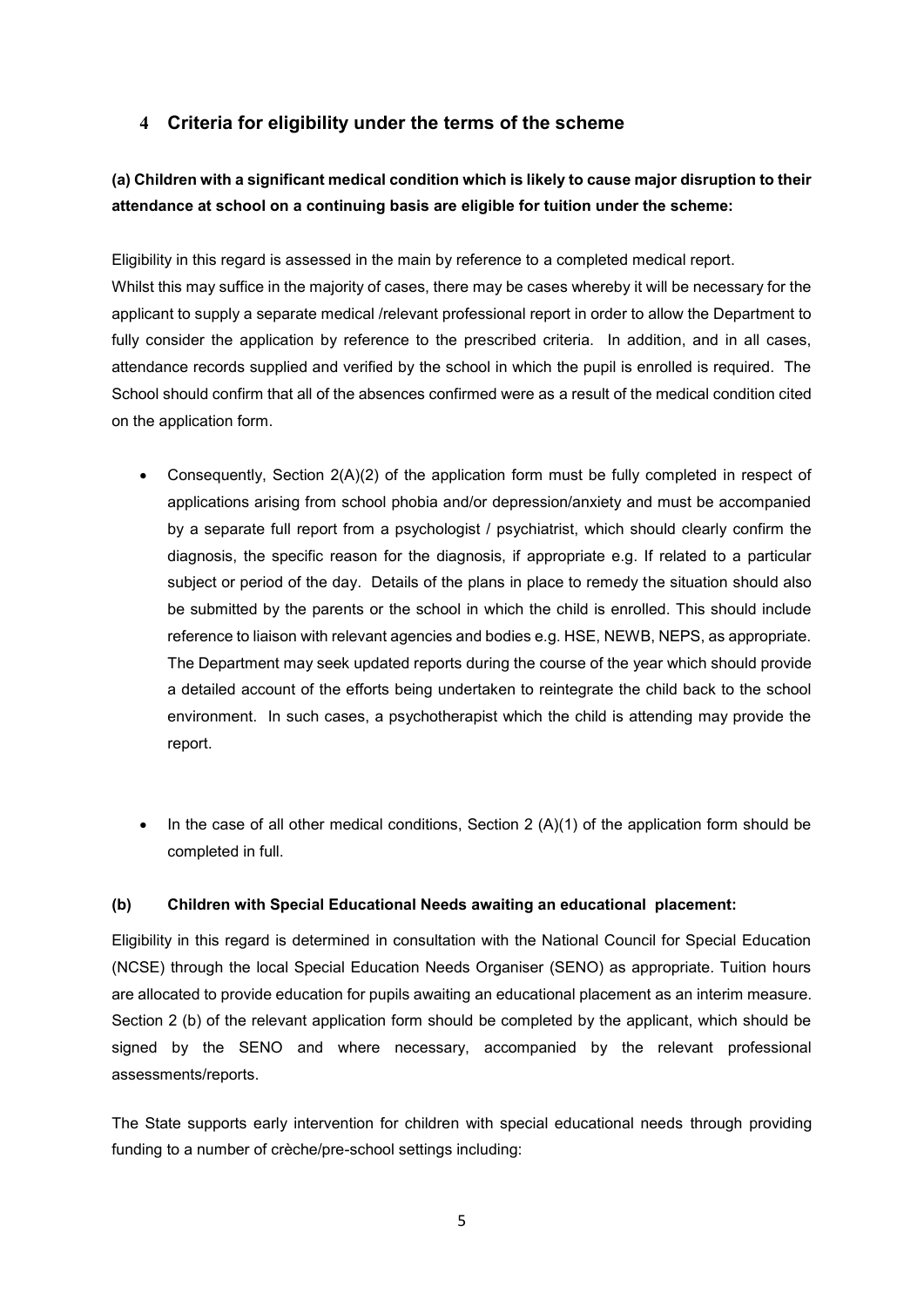- Early Intervention settings attached to mainstream and special schools
- Early Intervention settings attached to HSE funded service providers.
- Private pre-school settings supported by the Early Childhood Care & Education Scheme.
- Private pre-school settings supported by HSE grant aid or HSE funded Pre-School Assistant.
- Home Tuition Scheme for children aged between 3 years and 4 years of age with a diagnosis of autism where a placement in an early intervention setting is not available.

The intention is over time to support a single early intervention setting structure. In the meantime, subject to availability of service and where applicable meeting the eligibility criteria for support, parents can access one or more of the above mentioned early intervention settings.

**The maximum number of hours which can be availed of under the above schemes is 20 hours per week. In certain circumstances attendance in an early intervention setting (excluding school based settings) may be supplemented by home tuition.**

**Category (c) Children aged, between 2 ½ and 3 years of age (who have been assessed as having Autistic Spectrum Disorder based on the DSM IV or ICD 10 criteria).**

Eligibility in this regard is dependent on a diagnosis of an Autism Spectrum Disorder using the DSM IV or ICD 10 criteria.

## **5 Allocation of hours under the terms of the scheme**

# **(a) Children with a significant medical condition which is likely to cause major disruption to their attendance at school on a continuing basis.**

Generally, a range of between 2 & 10 hours may be approved with the allocation reflecting the age of the child and their level of attendance

### **(b) Children with Special Educational Needs awaiting an educational placement,**

The maximum allocation of home tuition hours for children awaiting a placement is 20 hours per week subject to the appropriate school calendar.

# **(c) Children 2 ½ and 3 years of age (who have been assessed as having Autistic Spectrum Disorder based on the DSM IV or ICD 10 criteria).**

The allocation for children with ASD up to 3 years of age is 10 hours tuition per week and is intended to provide an individualised early educational intervention programme.

**All allocations to siblings will be reflective of the school grouping principle.** The pupil teacher ratio in school settings can result in one teacher being allocated to a class of six pupils with children of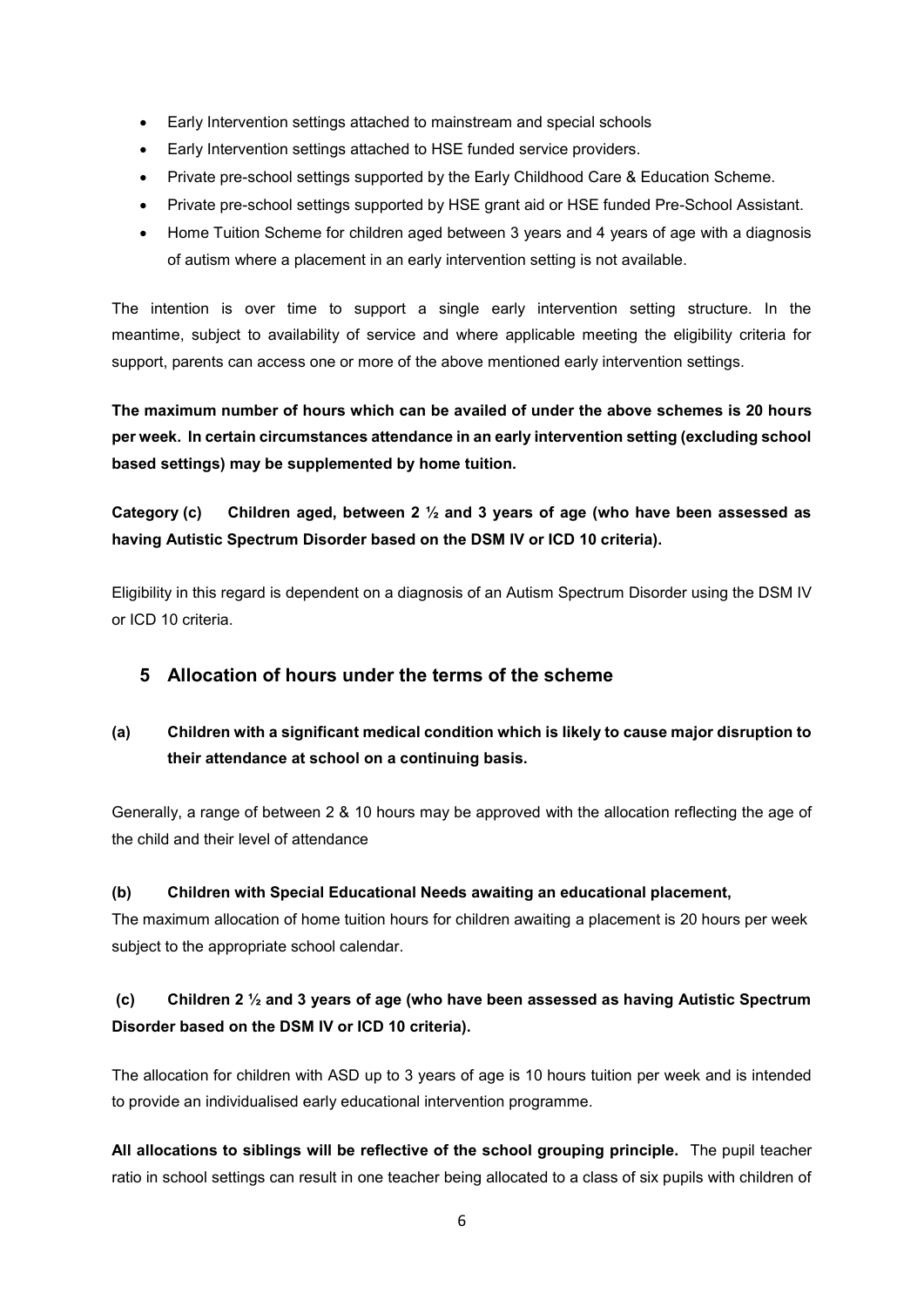mixed age and ability at the appropriate educational level, primary or post primary. Accordingly, it is considered appropriate, as in a school situation, that a tutor can provide tuition at the appropriate educational level to more than one sibling at that level simultaneously in the home.

Under the scheme, in certain cases and where appropriate having regard to the criteria, Home Tuition may be extended until the end of July. Similarly, for children who qualify, their school year may be extended until the end of July under the terms of the July Programme. You may wish to note that in cases where more than one member of the same family qualify for such an extension under either of the above schemes, a combined allocation will apply.

## **6 Qualifications of tuition providers and revised requirements**

As tuition takes place outside the usual school structure it is important that home tutors are qualified to provide an educational programme. Accordingly, it is a condition of the scheme that parents **must recruit a fully qualified teacher who is registered with the Teaching Council of Ireland.**

Where all efforts have failed to secure the services of a teacher qualified to teach in the sector concerned, the Department may consider the engagement of a person who is registered with the Teaching Council and has a primary degree (minimum Level 7 on the National Framework of Qualifications) in a relevant area, e.g. Psychology.

Parents for whom this causes a difficulty may contact the Department directly for assistance – see contact details under Section 10 of this Circular.

Teachers must grant permission to the Teaching Council for their details to be displayed on the website of the Teaching Council in order for this Department to verify that teachers have current registration. This is done by sending notification to the Council. Further information is available on [www.teachingcouncil.ie](http://www.teachingcouncil.ie/)

To be eligible for the qualified rate of payment, a teacher must be registered and recognised by the Teaching Council of Ireland in the sector in with the tuition is being provided.

Where a tutor intends to provide Home Tuition to 2 or more children, further details will be required before approval is given for the tuition to commence.

Parents/Guardians are **not** permitted to act as tutors for their children under the scheme.

Tuition may **not** commence until the qualifications and identification of the nominated tutor have been approved.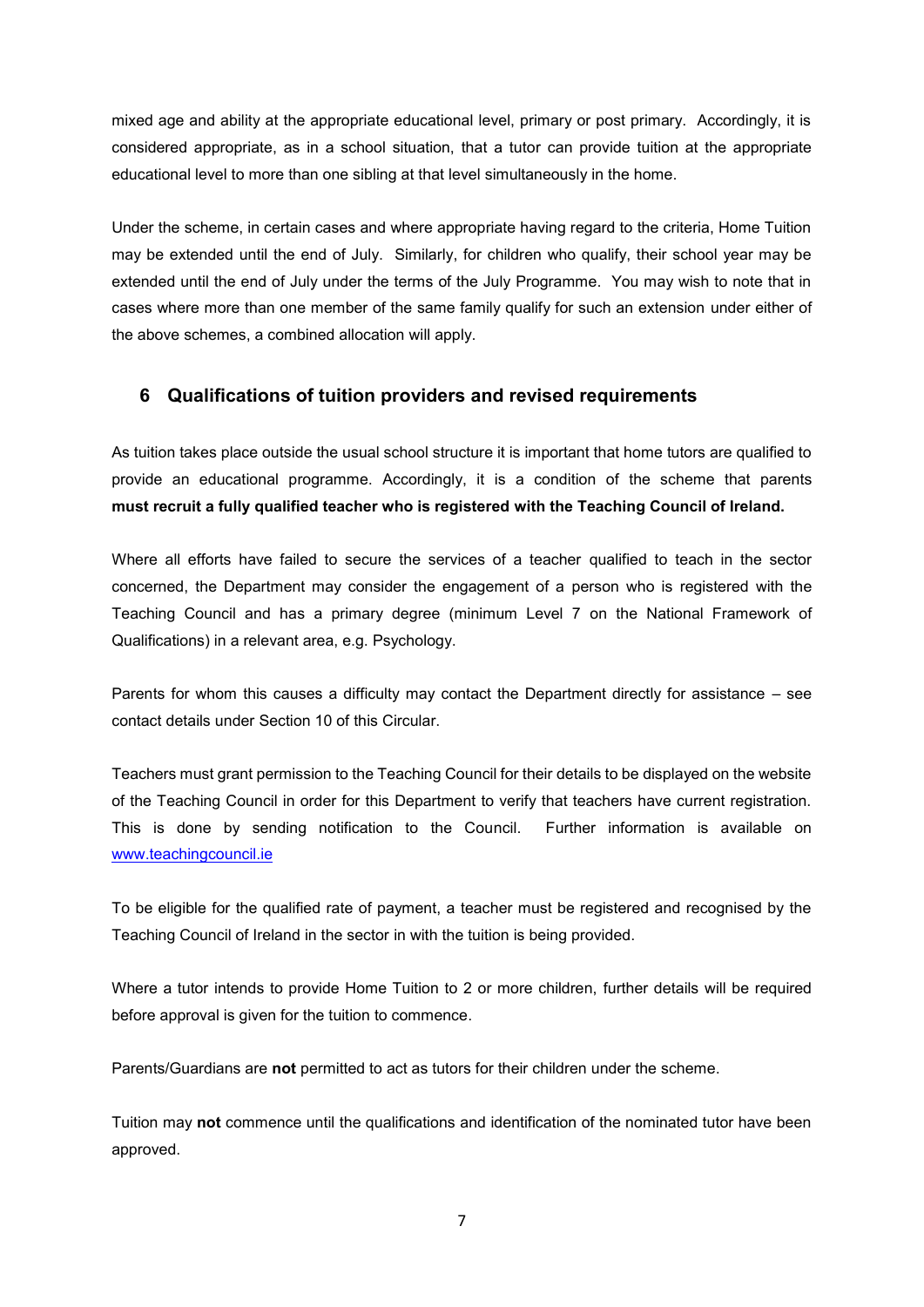Teachers who are currently availing of any of the following schemes - maternity leave, sick leave, disability pension, early retirement schemes or any approved leave of absence are not eligible to deliver Home Tuition. Teachers who are on a career break should refer to circular 0010/2011 with regard to their capacity to work as a home tutor.

# **7 Vetting Arrangements**

## **All tutors must be vetted prior to commencing the delivery of tuition.**

- Tutors who are currently registered and vetted with the Teaching Council will be required to supply such details in the application form. Tutors registered with the Council who have not been vetted in the current or previous calendar year are required to complete the vetting process again. **These tutors will need to request a Garda Vetting application form on-line via the Teaching Council website [\(http://www.teachingcouncil.ie/applying-to-register/request-for-garda-vetting](http://www.teachingcouncil.ie/applying-to-register/request-for-garda-vetting-application-form.1569.html)[application-form.1569.html\)](http://www.teachingcouncil.ie/applying-to-register/request-for-garda-vetting-application-form.1569.html) or by emailing [vetting@teachingcouncil.ie](mailto:vetting@teachingcouncil.ie) and providing their full name and postal address. Alternatively, they may call the Teaching Council at 01 6517900.**
- Tutors who have been vetted by the Teaching Council in the current or previous calendar year need not reapply for vetting. However, such tutors must provide the Teaching Council's Garda vetting result letter to the parent/legal guardian and to the Department of Education and Skills.
- All tutors must also return a completed Statutory *Declaration\** (Appendix 1) and *the Form of Undertaking* (Appendix 2) to the Department of Education and Skills.
- **Please note that a Statutory Declaration submitted to the Department in the context of the Home Tuition Scheme or the July Provision is regarded as currently valid if made in the same or previous calendar year. In such circumstances, a copy of this document will suffice.**

## **8 Child Protection Issues**

[Children First: National Guidance for the Protection and Welfare of Children 2011](http://www.dcya.gov.ie/documents/child_welfare_protection/ChildrenFirst.pdf) promotes the protection of children from abuse. It sets out what organisations need to do to keep children safe,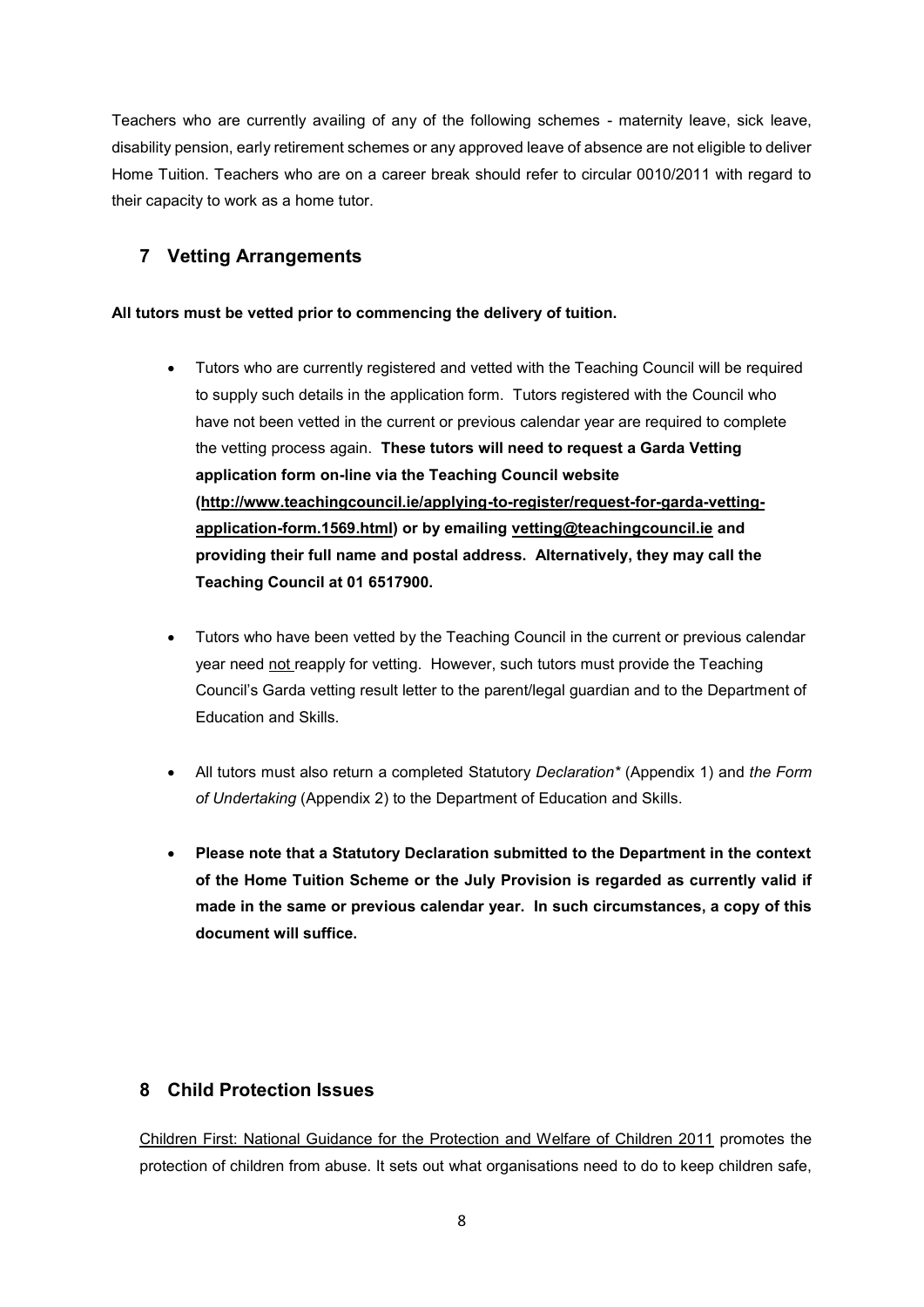and what different bodies and the general public should do if they are concerned about a child's safety and welfare.

Information on Child Protection issues can be obtained by accessing the following:

### **[http://www.education.ie/en/Parents/Information/Child-Protection/Child-](http://www.education.ie/en/Parents/Information/Child-Protection/Child-%20Protection.html) Protection.html**

## **9 Payment Procedures**

Parents/Guardians are advised that, under no circumstances will home tuition funding be back-dated. Home tuition funding is only available on completion of the full application process which includes the issue of an approval letter confirming the date of commencement of the tuition.

The Department will issue an advance of the home tuition grant aid where possible provided both the child and the tutor are approved for the same duration upon receipt of a completed claim form.

If approval is not issued for the entire advance period of Sept to Dec or of Jan to June; payment must be made monthly in arrears and no advance payment can be issued. Once approval has been granted for the provision of Home Tuition, the approval letter is copied to the home tuition payment section of this Department. All further dealings will be with the payment section. Details of payment rates are attached in the Appendix. However if the circumstances for which home tuition was granted change then the Special Education Section should be informed immediately.

### **How the grant is paid**

**Parents and Legal Guardians are strongly recommended to read the FAQ notes on the payment procedures for the Home Tuition Grant Aid before any tuition is provided. The FAQ should be downloaded from the website of this Department at [www.education.ie](http://www.education.ie/)**

Home Tuition grants are paid using two separate methods:

(A) If home tuition is provided by a teacher who is currently on the primary teachers' payroll of the Department of Education and Skills as a **permanent primary** school teacher, payment will be made directly to the teacher through the Department's payroll.

A completed claim form signed by both the parent and the teacher should be returned to the payments section at the end of each month. Parents must not pay their tutors who are permanent primary school teachers as the Department will not refund you any payments made by you.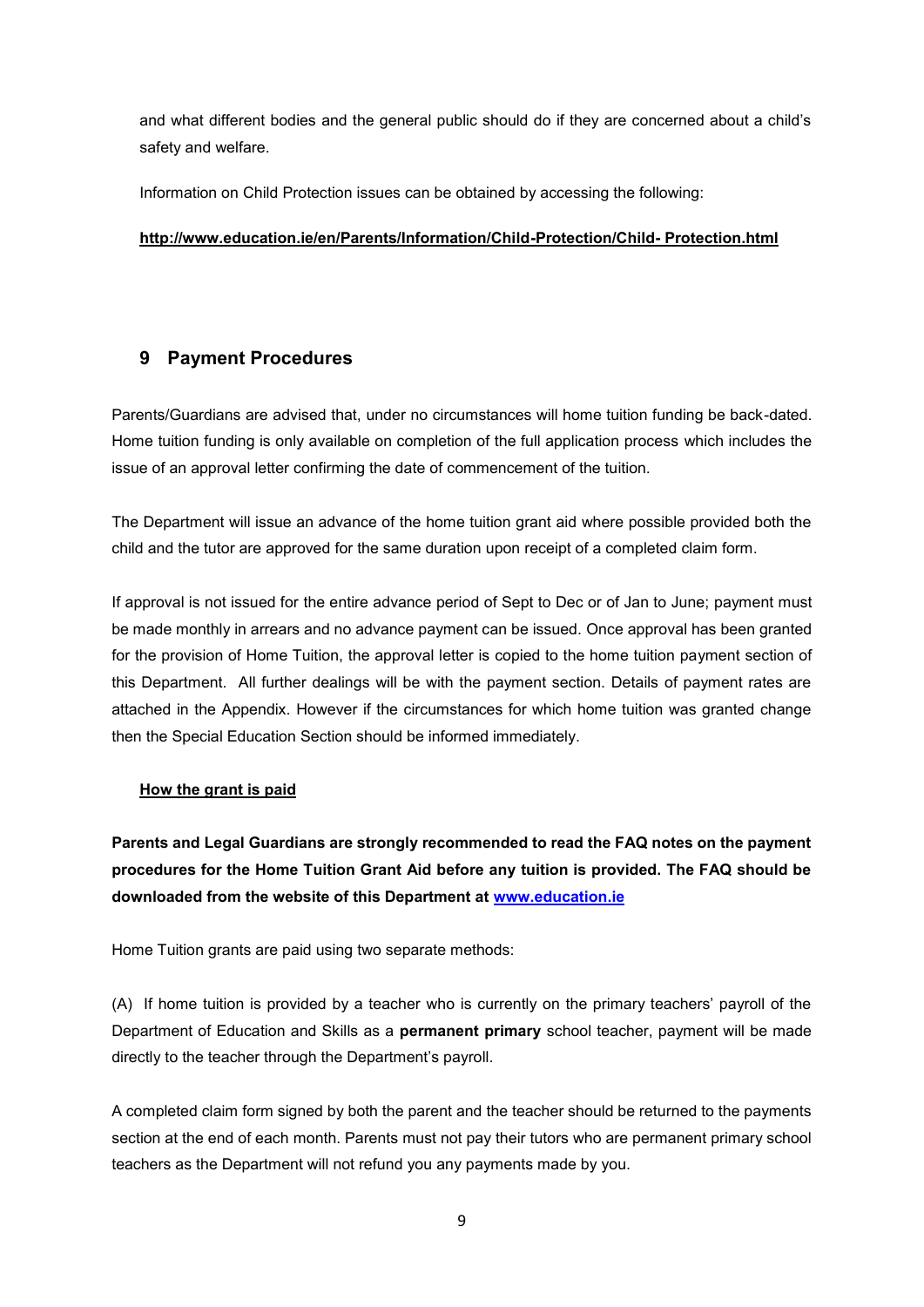(B) If home tuition is provided by a teacher / tutor who is NOT currently on the primary teachers' payroll as a permanent primary school teacher, payment must be made directly to the legal guardian. Such payments are made **only by Electronic Fund Transfer (EFT)** directly into the bank account of the legal guardian only. Direct payment into the bank account of a tutor is not permitted. Only the parent / legal guardian of the child can seek payment of Home Tuition.

### **When will payment issue?**

Payment should issue within four to six weeks of receipt by the Department of the claim form. Parents should note that where they have engaged an unqualified tutor, the grant aid cannot be issued in advance but must be claimed monthly in arrears. Where parents engage a qualified tutor, the home tuition may be issued in advance subject to certain criteria which are outlined in the detailed FAQ which is available on the website of this Department. It should be noted that if more than one tutor is providing tuition to a child at different rate of payment, advance payments are not possible and parents will have to claim on a monthly basis in arrears. Subsequent claims should be processed within a 10-15 working day period. Parents are strongly recommended to read the published FAQ in order to familiarise themselves with the payment options available to them.

### **Other issues relating to the payment of Home Tuition:**

To comply with existing legislation, the PPS numbers of all persons, both parent(s) and tutor(s) / teacher(s) must be supplied in order for payment to be considered.

**Parents / legal guardians** who receive direct grant payments must provide a current tax clearance certificate in their own name. Payments cannot issue until this tax certificate is submitted. Information on tax clearance certificates can be obtained by accessing [www.revenue.ie.](http://www.revenue.ie/) An application for a tax clearance certificate from the Revenue Commissioners can be made by accessing: [www.revenue.ie/en/business/running/tax-clearance.htmlonline.](http://www.revenue.ie/en/business/running/tax-clearance.htmlonline)

Parents, teachers and tutors should note that under existing legislation financial details in respect of this scheme are forwarded annually to the Revenue Commissioners.

No travel or subsistence allowances are applicable for home tuition.

Additional claim forms for the payment of the home tuition grants are available at [www.education.ie.](http://www.education.ie/)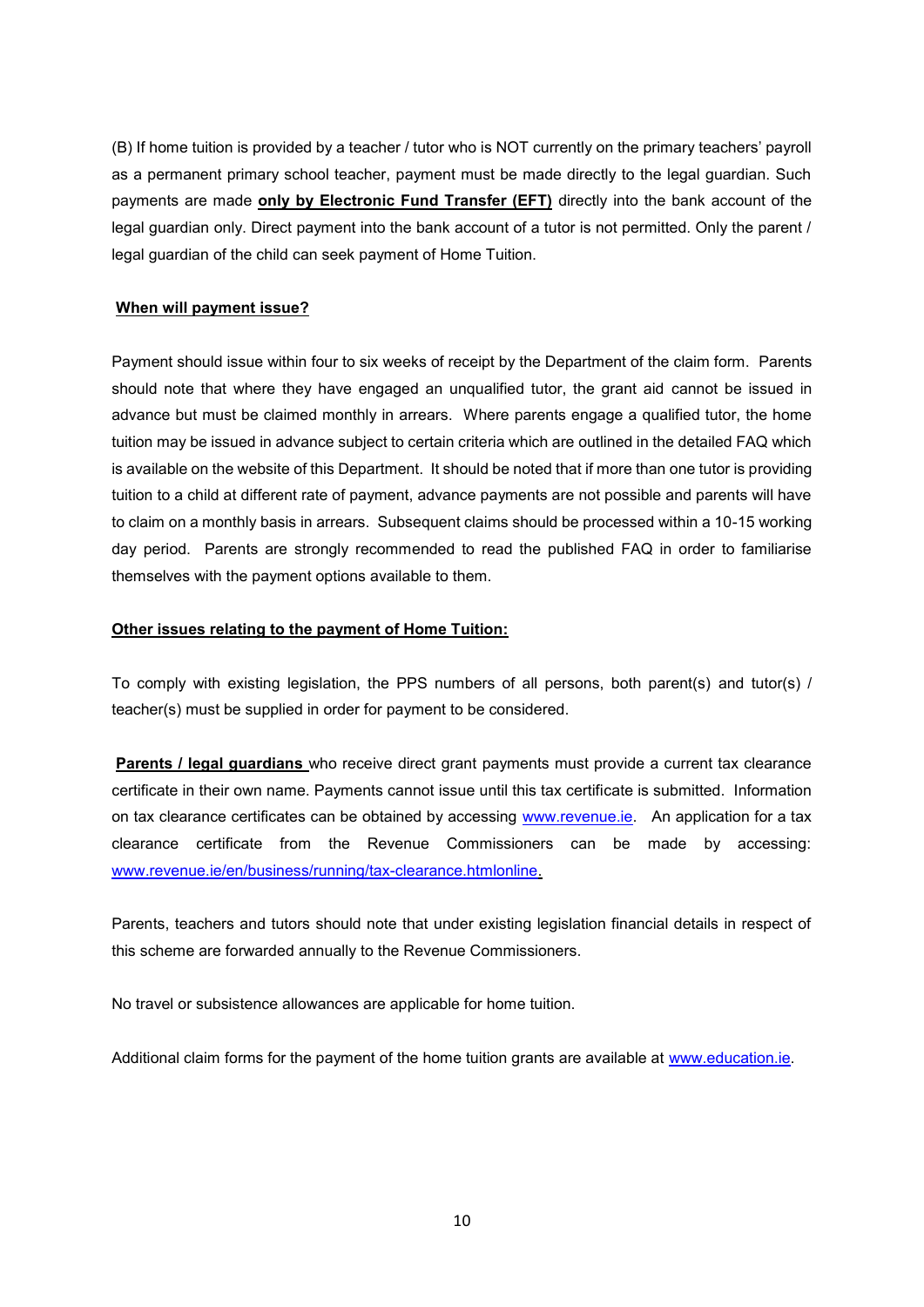## **10 Queries**

### **Queries in relation to the home tuition scheme can be addressed to:**

Home Tuition Unit, Special Education Section, Department of Education & Skills, Athlone, Co. Westmeath

Contact No: 090 648 4187 Email Address: [special\\_education@education.gov.ie](mailto:special_education@education.gov.ie)

#### **Queries in respect of Home Tuition payments can be addressed to:**

Special Needs and Tuition Grants, Schools Division – Financial, Department of Education & Skills, Athlone, Co. Westmeath -

Contact No: 090 6483750, 090 6484239, 090 6483872. Email Address: [sntg@education.gov.ie](mailto:sntg@education.gov.ie)

Jim Mulkerrins Principal Officer Special Education Section

July 2013